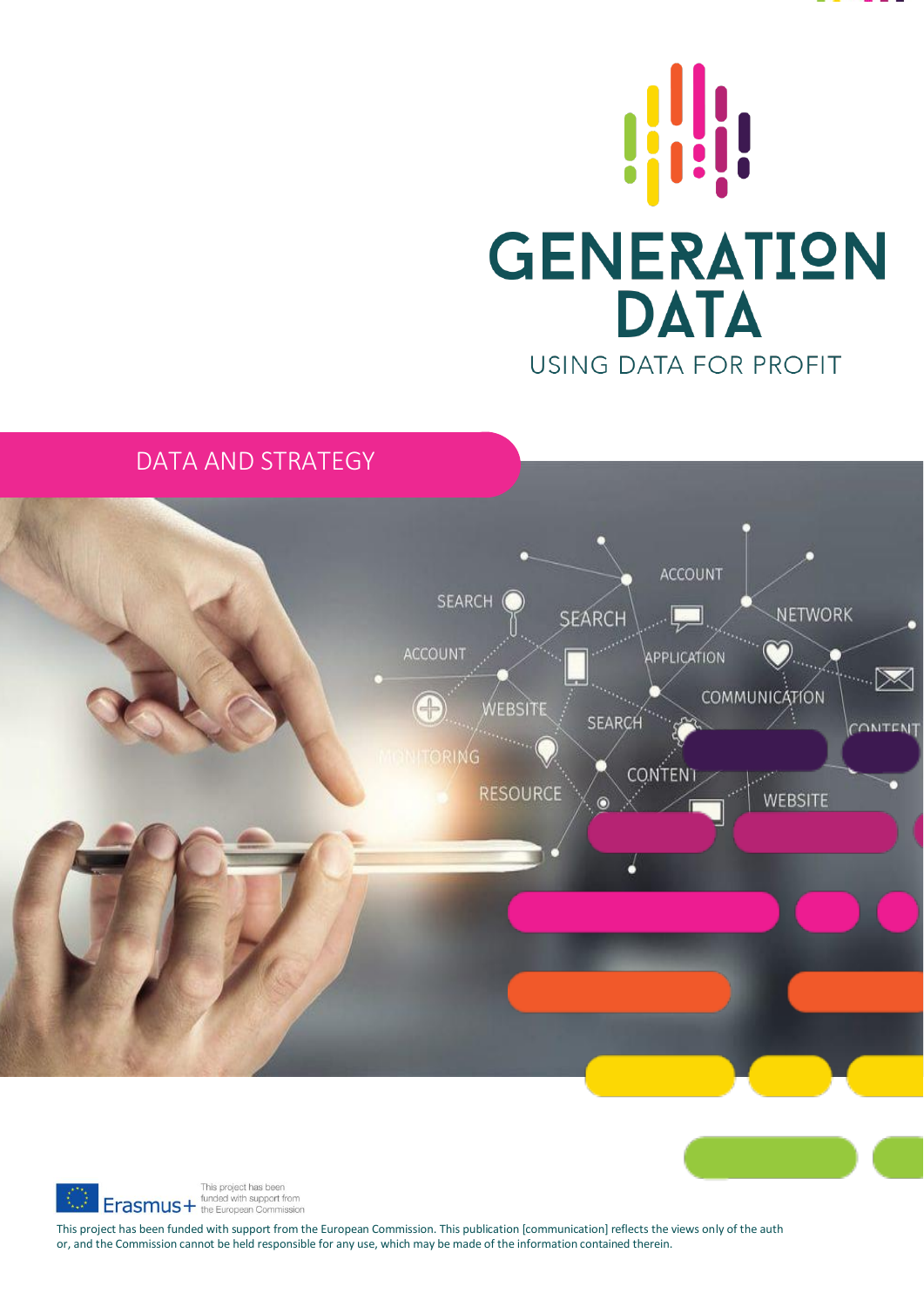

# **START WITH A STORY**

Amazon (Source: Stanford, "Is Big Data Too Big for SMEs?")

Imagine you run a bricks and mortar bookstore. You've always been able to track the books being bought in your store. This is the data that is available to the physical retailers – you have stock levels and know how much of particular books are being bought when and for how much. But you don't know by who. Unless you carry out time consuming surveys you have little information on the customer.

Once retailing moved online, the amount of valuable data on customer buying behavior increased dramatically and created a new era of customer understanding. Amazon transformed the traditional bricksand-mortar retailer into and a data-driven ecommerce. Amazon could not only track what customers bought, but also what they showed interest in, how they navigated the webpage, how individuals reacted to promotions and similarities across different segments.

Later on, Amazon developed algorithms to predict which books that are most likely for individual customers to buy next. The traditional bookstore couldn't compete.

Interpretation.

Data means nothing if it can't be understood and used. The data collection was important but it was the way that Amazon transformed the data into actionable strategies marked the difference. The utilization of Amazon's visitor and transactional data yielded revolutionary customer insights, which was transformed into individual targeted marketing.

### **"Technology does not create value; People do."**

Although some scholars support the idea of numbers speaking for themselves, most people in business hold the opposite opinion: data is not self-explanatory. Data interpretation is necessary if data is to become useful to drive business strategy.

### **1. WHAT DO WE MEAN BY DATA DRIVEN GROWTH?**

Using data analysis and interpretation to gain actionable insights into business performance and market opportunities.

Data can be used for many things within a business.

Data for PERFORMANCE is not new – focusses on process, efficiency and program execution.

Data for PRODUCT DEVELOPMENT is different - it focuses on medium to long-term effects and information needed to support

### **5 WAYS TO UNLOCK VALUE FROM BIG DATA**

But data can go further than this: data can be TRANSFORMATIVE to a business.

Boston Consulting Group (BCG) identify 5 ways to unlock value from big data, grouped into two categories: Advanced analytics help solve specific business problems while you can also leverage data to build new business models entirely.<sup>1</sup>

### **2. HOW TO MAKE YOUR DATA STRATEGY MORE STRATEGIC**

In the previous model we shows at stage four of the data value chain how data can be interpreted and used.

Only by spending the time to craft a plan can executives establish a common language to focus on goals and on ways of getting started.

or, and the Commission cannot be held responsible for any use, which may be made of the information contained therein.

This project has been funded with support from the European Commission. This publication [communication] reflects the views only of the auth <sup>1</sup> <https://www.bcg.com/capabilities/big-data-advanced-analytics/transforming-business-models.aspx>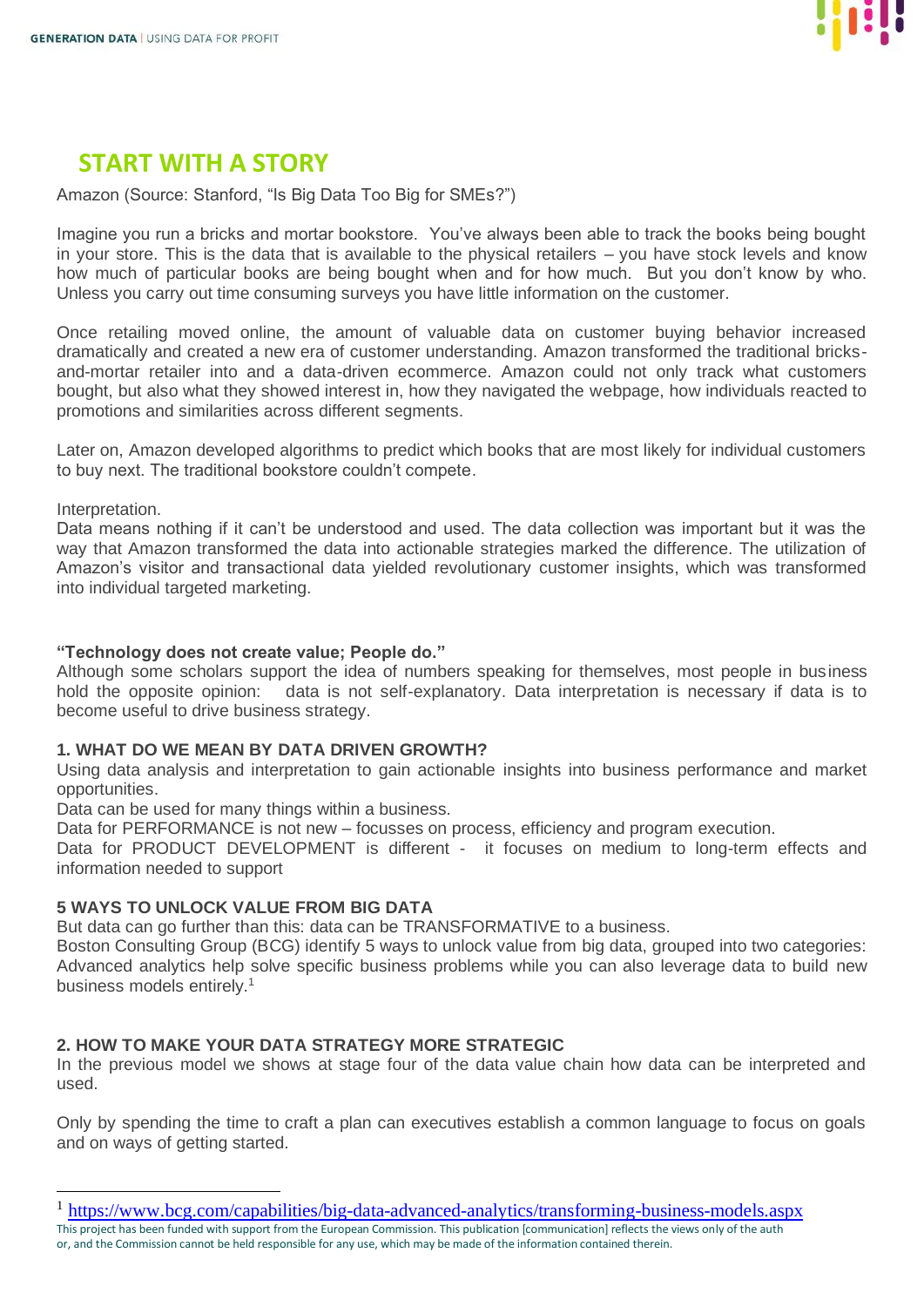

# **2.1 Before you start off, MAKE A BUSINESS CASE FOR DATA STRATEGY**

Source: McKinsey<sup>2</sup>

## **Review your business overall strategy.**

Outline the objectives you want to achieve in your business in the short and long term. Visualize what your future business looks like – who will your customers be, what will they purchase, where and how?

## **Start with a hypothesis**

You certainly do need to start with a sense as to what problem you're trying to solve. Otherwise, you can go on a mindless exploration of a big mountain of data and hope that eventually you find something in there. And we've worked with a number of clients where we've come in after they've spent 6 months, 12 months, 18 months burrowing away in the data, hoping that it would magically spit something out that they could use. And in most cases, it doesn't. In most cases, you do need to have a sense of what you're trying to achieve and then find the data that will help you get there, find the analytics that will pull those insights out of the data, identify the people you want, the behaviors you want, and the transactions you want, in order to make things work.

### **Defining the business value**

It's essential to have a business case for your data transformation. Many organizations somehow slip into a transformation state where they have basically several IT projects being run. And that's, I think, not the best way. You need to be very clear on what kind of business value you want to create with your data transformation.

It's very important to think carefully about what the benefits are from better data, from highly integrated data, and from data in higher quality. And so what we usually do with our clients is start developing this business case, even if it's very high level and coarse at the beginning. You need to make sure that within six to nine months after you have started a large data transformation in your organization, you start showing benefits to the business. There needs to be something which is given to the business, otherwise it loses momentum and it loses interest from the business side. So having the business case and continuously iterating this business case, and refining it as you learn, is an essential component. What we have done with some of our clients is actually engaging into pilots. Because people want to see, "Is this really value generating, is this really returning the benefits we are hoping from this?"

# **2.2 Then, CARRY OUT A DATA AUDIT**

There is an old saying, "you can't make a silk purse out of a sow's ear." This is also known as "garbage in, garbage out." In other words, you can't rely on poor data to make good decisions. Just as unused data is a missed opportunity, [poor quality data](https://en.wikipedia.org/wiki/Data_quality) can have huge repercussions on a business' performance and profits.

A data audit refers to the auditing of data to assess its quality or utility for a specific purpose. A data audit is one of the most effective ways to identify problem areas in your marketing, your data storage, and your overall business operations.

# **3 DATA BASE DECISION MAKING**

## **ASK THE RIGHT QUESTIONS**

Einstein believed the quality of the solution you generate is in direct proportion to your ability to identify the problem you hope to solve. With that in mind, he believed a key to productivity was to invest your time in defining the problem as opposed to jumping right into dreaming up solutions to it.

<sup>&</sup>lt;sup>2</sup> <https://www.youtube.com/watch?v=QF5BOzA9FfU>

This project has been funded with support from the European Commission. This publication [communication] reflects the views only of the auth or, and the Commission cannot be held responsible for any use, which may be made of the information contained therein.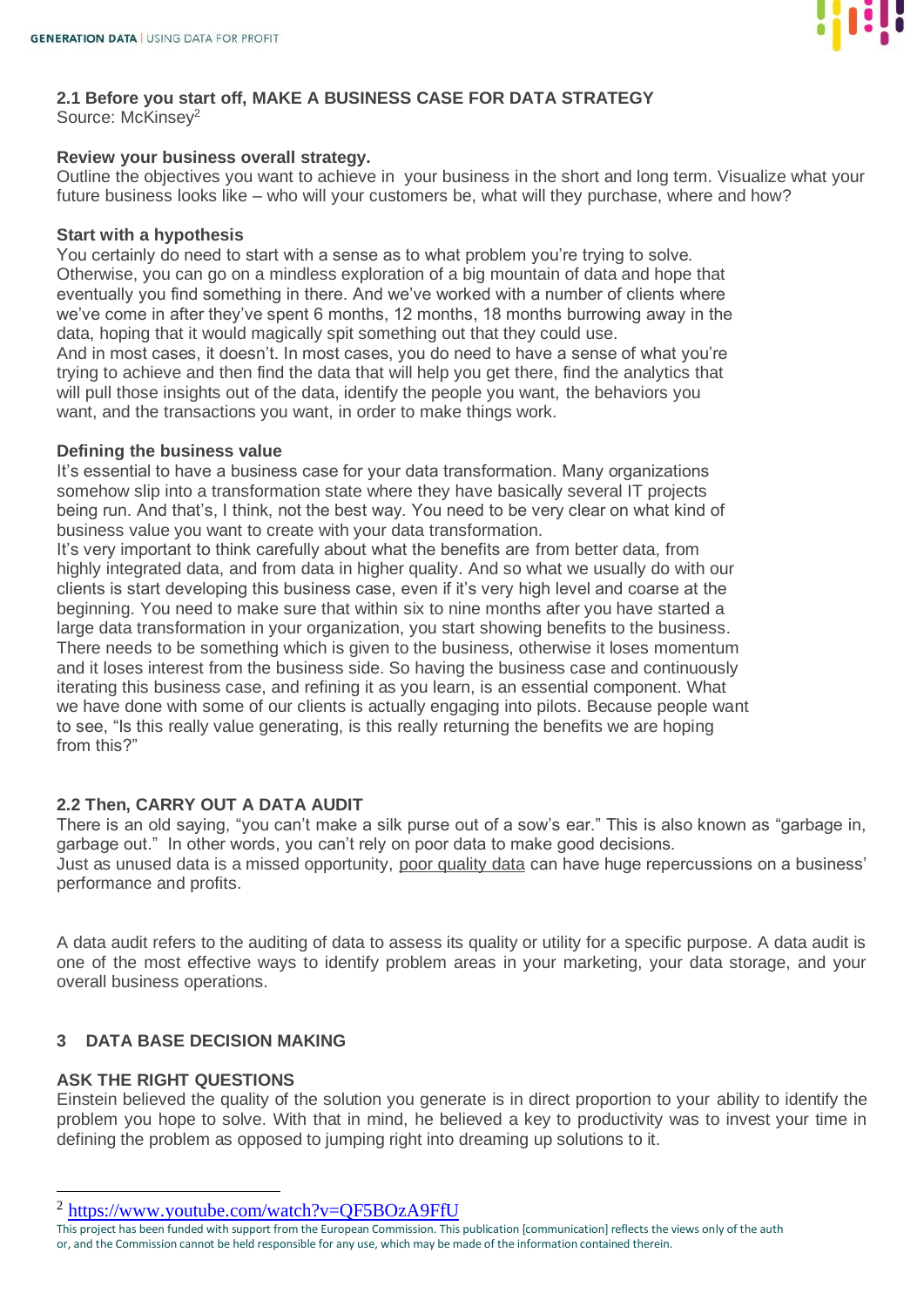

#### **Case study: Nappies**

Exposition:

A well-known brand of nappies for babies asked consumers, "What's the most important feature in a nappy? The answer was strongly and consistently absorbency. The company promoted their nappies with a message of absorbency in appealing ads which they could back up with science. But, their market share went down.

When they looked deeper they found that, in general, consumers trusted the top brands to be absorbent. Absorbency was important, but it wasn't the differentiator.

#### **Interpretation**

So, absorbency was important, but it wasn't the differentiator. This data on consumer interests didn't help them sell more nappies. They hadn't asked the right question. Even though data analysis has come a long way in the past decade, it still relies on human intervention to be successful. You need to know how to ask the right questions, how to eliminate your own bias, and how to form actionable insights rather than basic conclusions.

### **What would Einstein do?**

### **4. CHOOSING A DATA LEAD**

### **Who should be in charge of data?**

Data work is a more skilled job than ever before.

Big data marks the shift from stocks of fixed structured data to flow of ever growing unstructured data, and as a result, it also marks the change in labor demand from data analyst to data scientists (Davenport, Barth & Bean, 2013).<sup>3</sup>

Davenport and Patil (Davenport & Patil, 2012) describe a data scientist as a hybrid of data hacker, analyst, communicator, and trusted advisor.<sup>4</sup> In other words, the skills are from traditionally divergent areas now merged in a data focused profile

### **4.1 THE DATA SCIENCE SKILLSET**

In reality this is more complicated than it sounds. Some people are more data scientist than others, and it is hard to find communication and domain knowledge in analytics person.

And if you're a small company that can't afford the role of a full time or even an external data scientist, what can you do?

### **4.2 Who should lead data strategy – IT / BUSINESS TRADE OFFS**

(source: Rising, Kristensen, Tjerrild-Hansen 2014)<sup>5</sup>

A survey on big data among Fortune 500 companies was conducted in 2013, which revealed that ownership for big data initiative sometimes resided within the business side and sometimes within the technology side (Bean and Kiron, 2013).

Casey, Krishnamurthy & Abezgauz, 2013 present three different scenarios of working with big data and use a table created by partners of the management consulting firm formerly known as Booz & Company

i. Firstly, they argue that while IT departments may posses the proper technical skills, they may lack the necessary business knowledge and have a tendency to focus on the perfecting the technological solution rather than providing business value.

- <sup>4</sup> <https://hbr.org/2012/10/data-scientist-the-sexiest-job-of-the-21st-century>
- <sup>5</sup> [https://www.semanticscholar.org/paper/ADOPTION-OF-SUPPLY-CHAIN-ANALYTICS-IN-](https://www.semanticscholar.org/paper/ADOPTION-OF-SUPPLY-CHAIN-ANALYTICS-IN-SMEs/b876d51ef281ccfb073ffb85ffa9ac0cfa532c1e)[SMEs/b876d51ef281ccfb073ffb85ffa9ac0cfa532c1e](https://www.semanticscholar.org/paper/ADOPTION-OF-SUPPLY-CHAIN-ANALYTICS-IN-SMEs/b876d51ef281ccfb073ffb85ffa9ac0cfa532c1e)

<sup>3</sup> <https://sloanreview.mit.edu/article/how-big-data-is-different/>

This project has been funded with support from the European Commission. This publication [communication] reflects the views only of the auth or, and the Commission cannot be held responsible for any use, which may be made of the information contained therein.